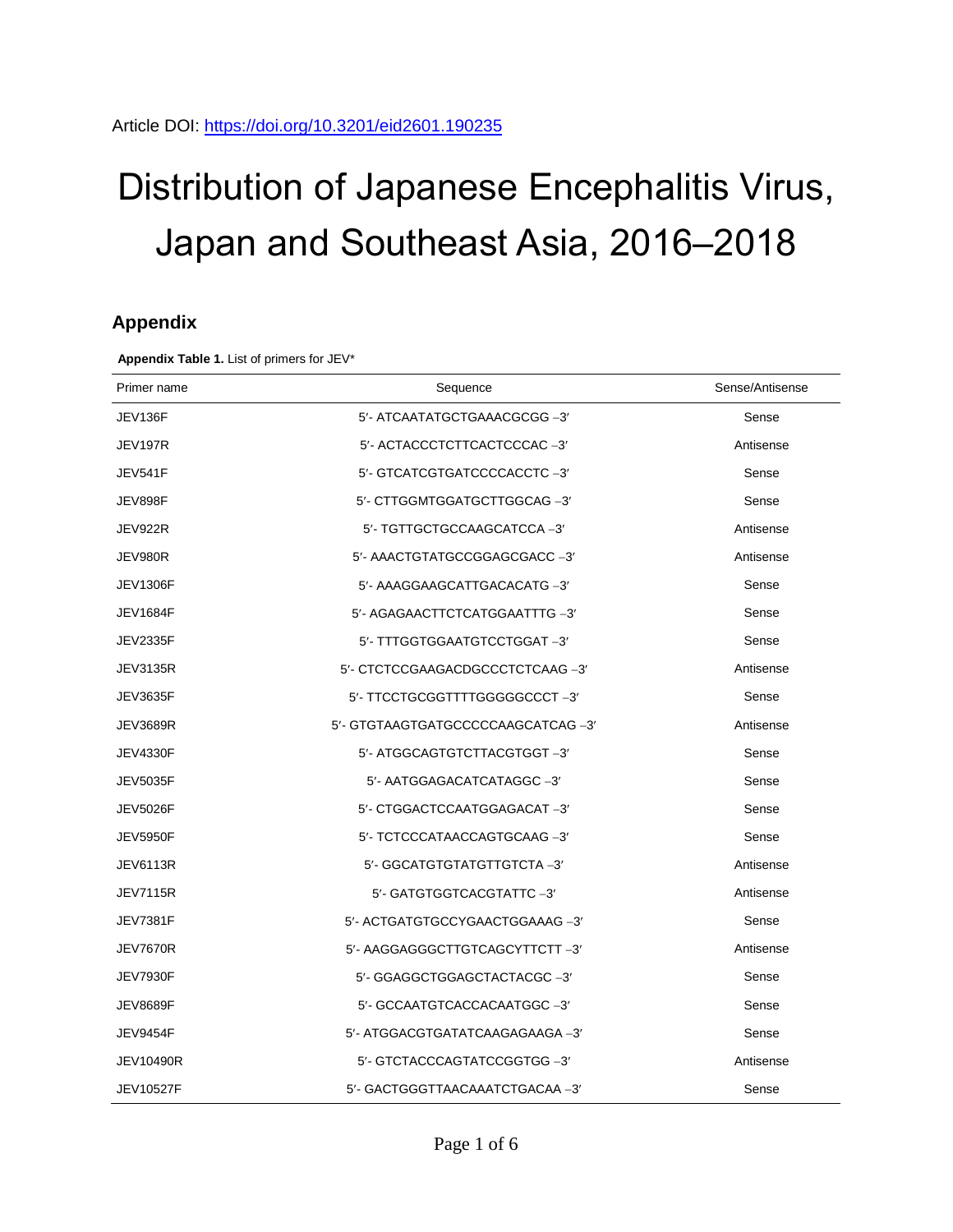| Primer name | Sequence                          | Sense/Antisense |  |  |  |  |
|-------------|-----------------------------------|-----------------|--|--|--|--|
| JEV10564F   | 5'- CCTCAGAACCGTCTCGGAAG -3'      | Sense           |  |  |  |  |
| JEV10970R   | 5'- AGATCCTGTGTTCTTCCTCACCA -3'   | Antisense       |  |  |  |  |
| MAMD†       | 5'- AACATGATGGGRAARAGRGARAA -3'   | Sense           |  |  |  |  |
| cFD2‡       | 5'- GTGTCCCAGCCGGCGGTGTCATCAGC-3' | Antisense       |  |  |  |  |

\*JEV, Japanese encephalitis virus.

†Obtained from Scaramozzino et al. (*1*).

‡Obtained from Kuno et al. (*2*).

#### **Appendix Table 2.** Information on pig sera used for the isolation of JEV in this study\*

|                                |                            | No. of tested | Isolates                 |                |
|--------------------------------|----------------------------|---------------|--------------------------|----------------|
| Site of sample collection      | Month of sample collection | RT-PCR        | Isolation                | of JEV         |
| Thailand                       |                            |               |                          |                |
| Nakorn Nayok                   | May-August 2017            | 100           | 20                       | 1              |
| Prachinburi                    | <b>July 2017</b>           | 100           | -                        |                |
| Sakon Nakhon                   | August 2017                | 51            | 12                       | 0              |
| Lop Buri                       | August 2017                | 40            | $\overline{\phantom{0}}$ |                |
| Saraburi                       | August 2017                | 60            |                          |                |
| Tak                            | February 2018              | 256           | 7                        | 0              |
| Ratchaburi                     | February 2018              | 122           |                          |                |
| The Philippines                |                            |               |                          |                |
| Butuan, Agusan del Norte       | March 2018                 | 56            | 12                       | 2              |
| Santo Tomas, Davao del Norte   | March 2018                 | 12            | $-$                      |                |
| Tagum, Davao del Norte         | March 2018                 | 6             |                          |                |
| Digos, Davao del Sur           | March 2018                 | 11            |                          |                |
| Indonesia                      |                            |               |                          |                |
| Bengkulu, Sumatera (wild boar) | May 2017                   | 26            |                          |                |
| Denpasar, Bali                 | October 2017               | 105           | 5                        | $\overline{2}$ |
| Total                          |                            | 945           | 56                       | 5              |

\*JEV, Japanese encephalitis virus; RT-PCR, reverse transcription PCR.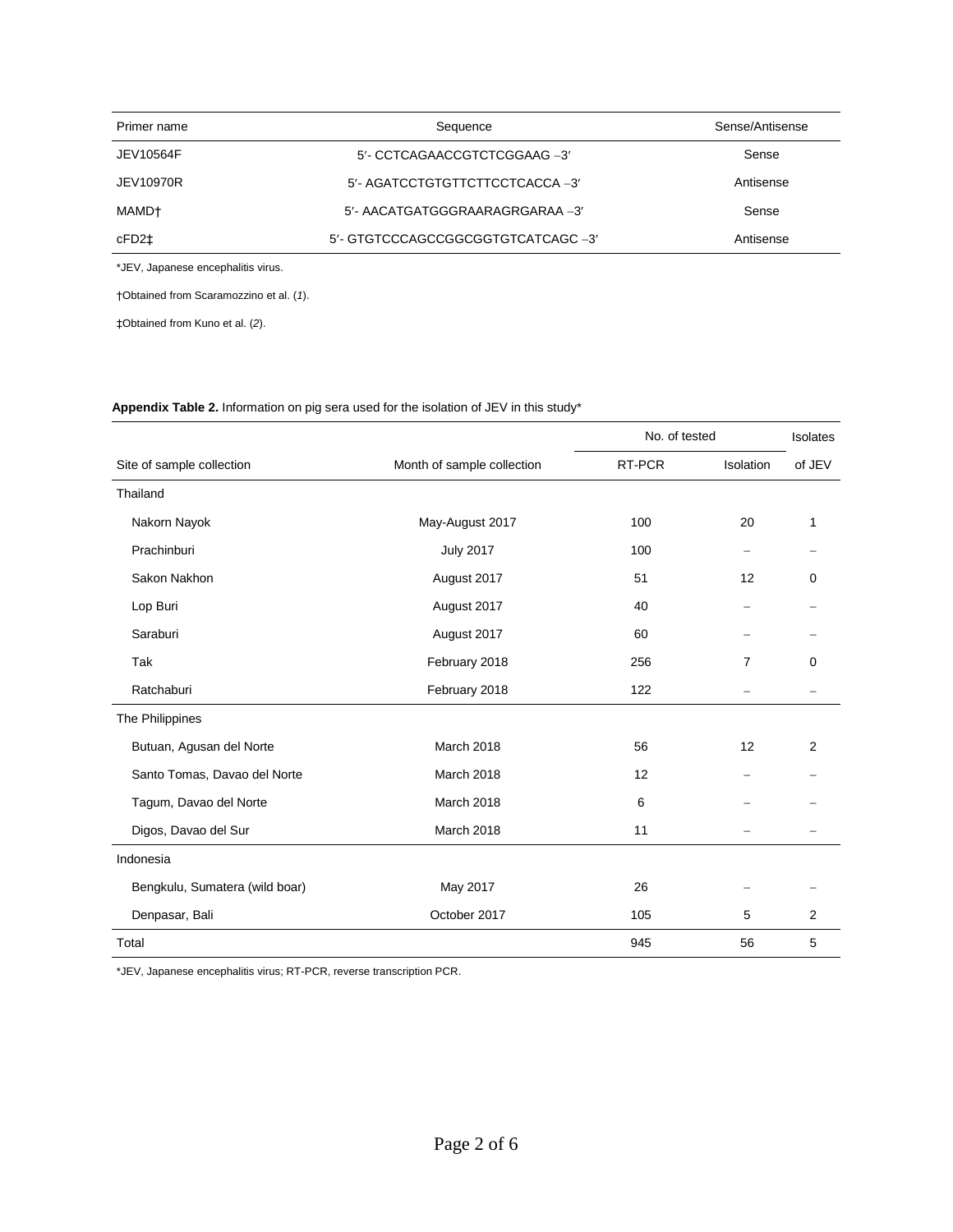|                           |                                 |      |     |                                                                  | Cx.     |      |     |      |     |                 |     |                  |           |                |              |     |                                                 |    |
|---------------------------|---------------------------------|------|-----|------------------------------------------------------------------|---------|------|-----|------|-----|-----------------|-----|------------------|-----------|----------------|--------------|-----|-------------------------------------------------|----|
|                           | Culex                           | Cx.  | Cx. | Cx.                                                              | pipiens | Cx.  | Cx. | Cx.  |     | Cules Anopheles | А.  | Α.               | Anopheles | Aedes          | Ae.          | Ae. | Armigeres Mansonia                              |    |
| Site (place, month/year)  | tritaeniorhynchus pseudovishnui |      |     | vishnui quinquefasciatus pallens gelidus hutchinsoni fscocephala |         |      |     |      | sp. | sinensis        |     | vagus campestris | sp.       |                |              |     | albopictus vexans japonicus sublbatus uniformis |    |
| Yamaguchi, Japan          | 3457*                           |      |     |                                                                  | 29      |      |     |      |     | 770             |     |                  |           | $\overline{7}$ | $\mathbf{3}$ | 15  | 9                                               |    |
| (cowshed, 2014 total)     |                                 |      |     |                                                                  |         |      |     |      |     |                 |     |                  |           |                |              |     |                                                 |    |
| Yamaguchi, Japan          | 1701                            | 477  |     |                                                                  | 56      |      |     |      |     | 1323            |     |                  |           | 33             | 12           | 6   |                                                 |    |
| (cowshed, 2015 total)     |                                 |      |     |                                                                  |         |      |     |      |     |                 |     |                  |           |                |              |     |                                                 |    |
| Yamaguchi, Japan          | 7218†                           | 822  |     |                                                                  | 36      |      |     |      |     | 1424            |     |                  |           | 33             | 11           |     |                                                 |    |
| (cowshed, 2016 total)     |                                 |      |     |                                                                  |         |      |     |      |     |                 |     |                  |           |                |              |     |                                                 |    |
| Khlong Luang, Thailand    | 635                             |      | 47  |                                                                  |         | 608  |     |      |     |                 |     | $\overline{2}$   | 160       | $\overline{2}$ |              |     |                                                 | 8  |
| (cowshed, Nov 2015)       |                                 |      |     |                                                                  |         |      |     |      |     |                 |     |                  |           |                |              |     |                                                 |    |
| Thanyaburi, Thailand      | 1121                            |      | 78  | 59                                                               |         | 1180 |     |      |     |                 |     |                  |           |                |              |     |                                                 | 13 |
| (pigpen, Sep 2016)        |                                 |      |     |                                                                  |         |      |     |      |     |                 |     |                  |           |                |              |     |                                                 |    |
| Mindanao, the Philippines | 63                              |      | 13  |                                                                  |         | 21   | 3   | 3    |     |                 |     |                  |           |                |              |     |                                                 |    |
| (cowshed, Jul 2015)       |                                 |      |     |                                                                  |         |      |     |      |     |                 |     |                  |           |                |              |     |                                                 |    |
| Mindanao, the Philippines | 176                             |      | 63  |                                                                  | 61      | 41   |     | 74   |     |                 |     |                  |           |                |              |     |                                                 |    |
| (cowshed, Mar 2017)       |                                 |      |     |                                                                  |         |      |     |      |     |                 |     |                  |           |                |              |     |                                                 |    |
| Bogor, Indonesia          | $\sqrt{2}$                      |      |     | 10                                                               |         |      |     |      |     |                 |     |                  |           |                |              |     |                                                 |    |
| (cowshed, Oct 2015)       |                                 |      |     |                                                                  |         |      |     |      |     |                 |     |                  |           |                |              |     |                                                 |    |
| Bogor, Indonesia          | 24                              |      | 28  |                                                                  |         | 22   | 13  |      | 32  |                 | 96  |                  | 2         |                |              |     |                                                 |    |
| (cowshed, Jun 2016)       |                                 |      |     |                                                                  |         |      |     |      |     |                 |     |                  |           |                |              |     |                                                 |    |
| Bogor, Indonesia          | 73                              |      |     |                                                                  |         | 19   | 5   |      |     |                 | 26  |                  |           |                |              |     |                                                 |    |
| (cowshed, Nov 2016)       |                                 |      |     |                                                                  |         |      |     |      |     |                 |     |                  |           |                |              |     |                                                 |    |
| Total                     | 14470                           | 1299 | 229 | 70                                                               | 182     | 1891 | 21  | $77$ | 36  | 3517            | 143 | $\overline{a}$   | 165       | 81             | 26           | 22  | 25                                              | 21 |

#### **Appendix Table 3.** Information on mosquitoes used for the isolation of Japanese encephalitis virus in this study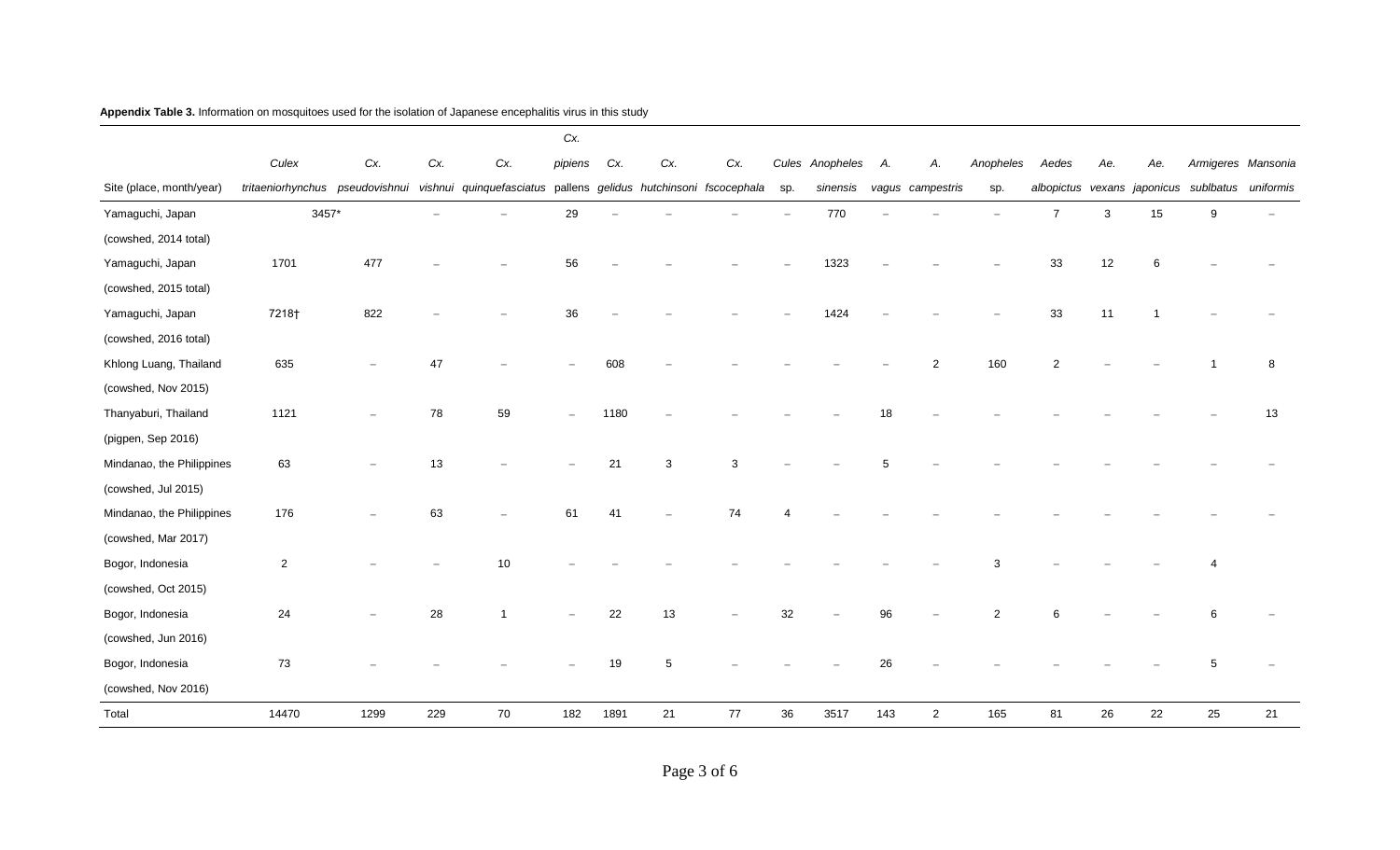Site (place, month/year) *Culex tritaeniorhynchus pseudovishnui vishnui quinquefasciatus* pallens *gelidus hutchinsoni fscocephala* sp. *sinensis vagus campestris Cx. Cx. Cx. Cx. pipiens Cx. Cx. Cx. Cules Anopheles A. A. Anopheles Aedes*  sp. *albopictus vexans japonicus sublbatus uniformis Ae. Ae. Armigeres Mansonia*  \*The number of *Cx. tritaeniorhynchus* and *Cx. pseudovishnui* were mixed.

†Two Japanese encephalitis virus isolates were obtained.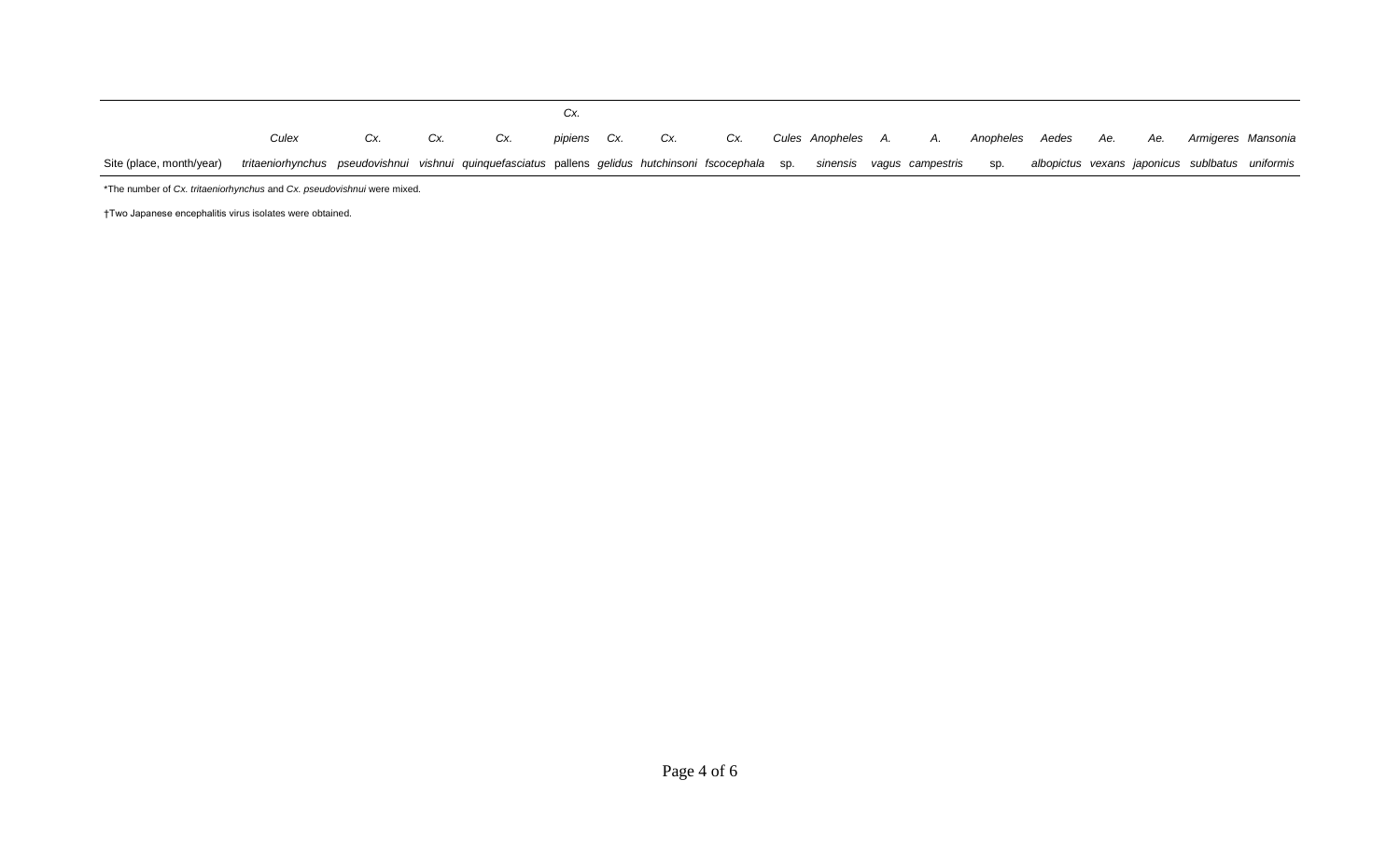

**Appendix Figure.** Maximum-likelihood phylogeny of 1143 strains of Japanese encephalitis virus (JEV) based on the envelope (E) gene sequences (1500 nt from each viral genome). The tree was reconstructed using MEGA6 with 50 bootstraps under the generalized time reversible model. In this tree, blue, green, yellow, and purple indicate the JEV strains that were isolated from Japan, Thailand, the Philippines, and Indonesia, respectively. Arrows indicate the JEV strains obtained in the present study.